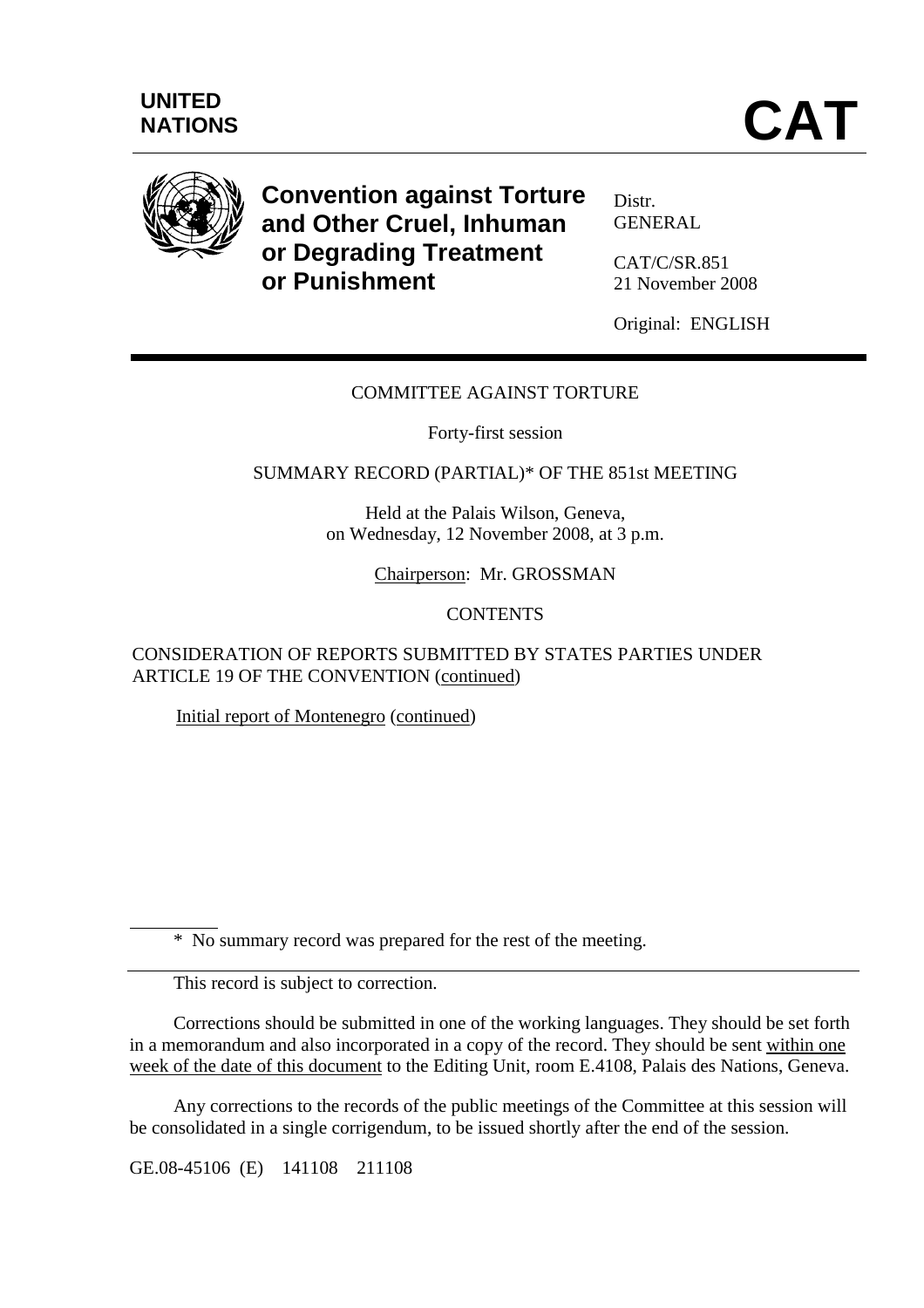## The meeting was called to order at 3 p.m.

## CONSIDERATION OF REPORTS SUBMITTED BY STATES PARTIES UNDER ARTICLE 19 OF THE CONVENTION (continued)

Initial report of Montenegro (CAT/C/MNE/1 and Corr.1; CAT/C/MNE/Q/1 and Add.1) (continued)

1. At the invitation of the Chairperson, the members of the delegation of Montenegro resumed their places at the Committee table.

2. Mr. RADOVIC (Montenegro) said that in Montenegro international conventions had primacy over national legislation and could therefore be applied directly. When the Criminal Code had been amended in 2006, efforts had been made to harmonize the definitions of torture and abuse with the definitions contained in the Convention against Torture. Under the Criminal Code, the definition of torture included psychological torture through use of force, threats or other acts that caused severe pain or suffering. The instigation or condoning of torture by persons acting in an official capacity was punishable under the Criminal Code. Omissions or negligence in the performance of duty were also included among criminal offences connected with torture. In 2009, the Criminal Code would be further amended, which would allow more specific definitions of torture to be incorporated.

3. The Constitution and the Code of Criminal Procedure provided for habeas corpus in the context of police custody. A person could not be remanded in custody for more than 48 hours. Pursuant to the Constitution and the Code of Criminal Procedure, the police must issue a decision to remand a person in custody within two hours of that person's arrest. The decision in writing must be transmitted to the person in custody and his or her counsel. The decision could be appealed, and at any time during remand in police custody the detainee or his or her counsel could request a review of the detention, which would be conducted by a court, and a decision would be issued in writing. The courts could examine any case of deprivation of liberty. The duration of deprivation of liberty ran from the time of de facto remand in custody, rather than from the time when the written decision on custody was issued. If a defendant was found guilty and sentenced to imprisonment, the time spent in police custody and pretrial detention would be deducted from the term.

4. Turning to the question of the independence of the judiciary, he said that the Constitution established the basic principles for respecting the independence of the judiciary in relation to courts and prosecutors' offices. Judges were appointed by the Judicial Council, which was a constitutional body responsible for the appointment and dismissal of judges, and also disciplinary action. The conditions for the dismissal of a judge were set out clearly in the Constitution. Judges were appointed to permanent positions until they retired.

5. The procedure for drafting legislation on the establishment of the Judicial Council had begun almost immediately after the adoption of the Constitution, with the participation of representatives of the Council of Europe. That legislation clearly defined and regulated the procedure for recruiting members of the Judicial Council and defined the nature of its work. Funding for the Judicial Council was provided in the State budget. In the event that the President of the Supreme Court disagreed with the budget as submitted to parliament by the executive, he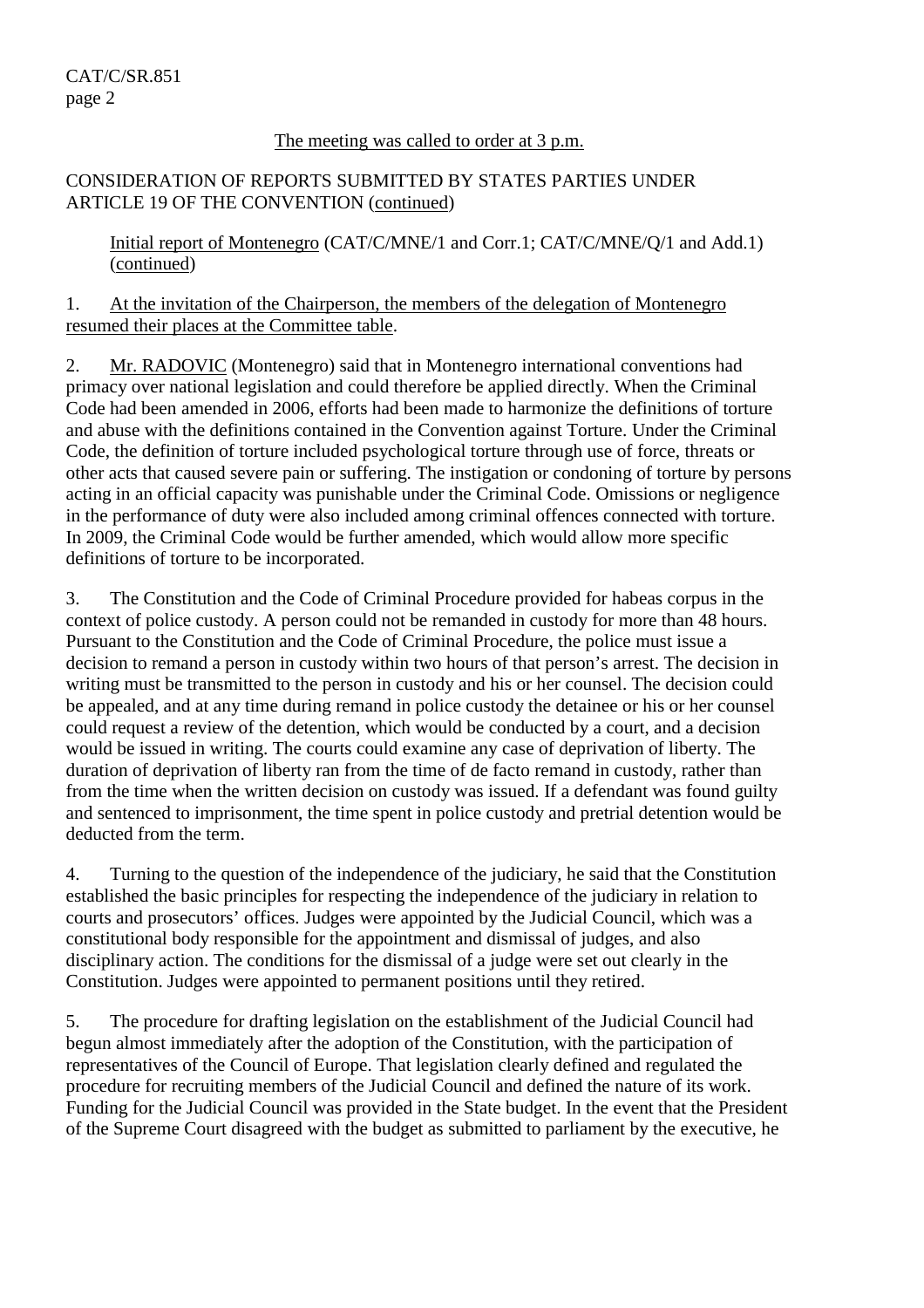or she could intervene in the parliamentary vote to adopt the budget. The Judicial Council had been established on 19 April 2008 and was already fully operational. It had appointed a large number of judges and initiated disciplinary proceedings, which represented considerable progress in ensuring the impartiality and independence of judges.

6. Although the Code of Criminal Procedure of 2006 contained provisions that limited confidential communication between a defendant and his or her counsel, amendments made since 2006 ensured confidential communication before questioning and during detention. Visual monitoring of that communication was allowed, usually by means of a glass screen through which a prison guard could watch the interview. No complaints had been received concerning denial of that right.

7. Turning to the case involving members of the Roma community, mentioned in paragraph 140 of the State party report (CAT/C/MNE/1), he said that an out-of-court settlement had been reached in order to meet the Committee's recommendations. The group of Roma citizens from Danilovgrad who had been subjected to torture had been paid a total of 1 million euros. Criminal prosecution had not been pursued when the Committee's recommendation had been made owing to the statute of limitations.

8. Montenegro had signed the International Convention for the Protection of All Persons from Enforced Disappearance and had thus expressed its commitment to fulfil the obligations therein. His Government had undertaken a comprehensive analysis of the instrument, and was preparing the legal and institutional frameworks necessary for its implementation. The Government had recently communicated its replies to the Working Group on Enforced or Involuntary Disappearances.

9. The case of the disappearance of 15 citizens near the border between Montenegro and Kosovo had occurred in 1999 during NATO airstrikes, which had been carried out pursuant to a policy not supported by Montenegro. In that context, there had been Montenegrin resistance to mobilization of the army of the Federal Republic of Yugoslavia. The 15 persons in question had been taken from the border in a bus belonging to the Yugoslav army. The Working Group was very interested in the case. Although it could not be linked to the Montenegrin State authorities, his Government wished to cooperate with the Working Group, and had therefore taken measures to clarify the situation and obtain further information. Although no further information was yet available, the authorities would continue to cooperate with the Working Group.

10. With regard to the deportation of Muslim citizens to Bosnia and Herzegovina, he disagreed with the statement by some NGOs that the Montenegrin authorities had played an obstructive role in that regard. The Prosecutor-General had ordered a special investigation, and proceedings had been initiated against six Montenegrin citizens for the crime of enforced deportation. One of them had died during the investigation. The others were former officials of the Ministry of the Interior. One had been the chief of the Herceg Novi security centre and another chief of the Bar security centre. The investigation had been completed in June 2008 but the Prosecutor-General had subsequently ordered that additional information should be gathered on a further three suspects: one had held the office of Deputy Minister of the Interior and had thus been responsible for public security throughout Montenegro; a second had headed the organizational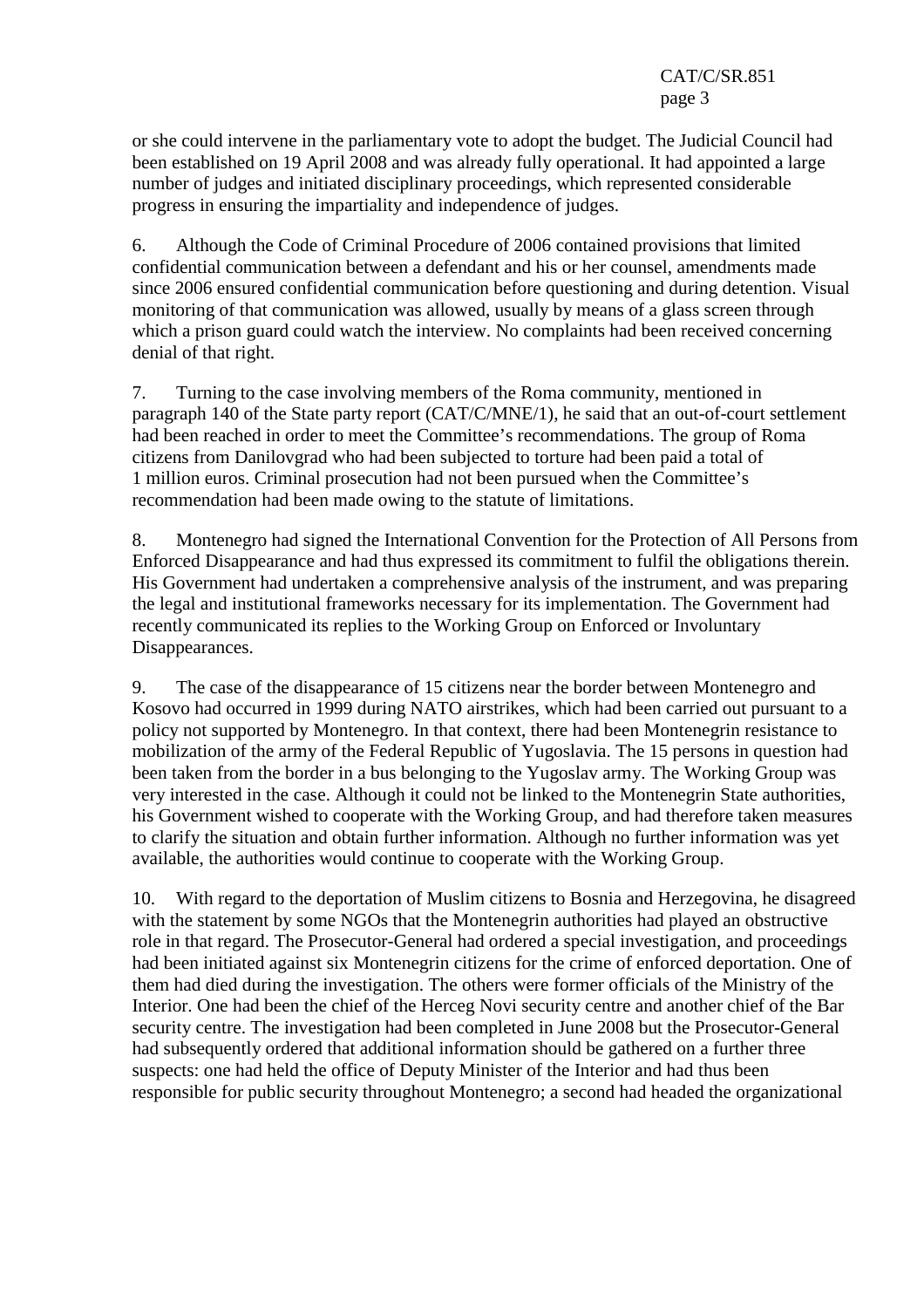unit for the territory of Herceg Novi; and a third had been chief of the Ulcinj security centre. Intensive investigation work was still under way and it was expected that the Prosecutor-General would decide whether to bring charges before the end of the year.

11. Immediately after assuming office in early 2008, the Chief Justice of the Supreme Court had ordered investigating judges handling war crimes cases to work more vigorously to obtain evidence and shed light on the facts. Five such cases were currently being investigated; charges had already been brought in two - the Kaludjerski Laz case concerning crimes committed on the border between Montenegro and Kosovo, and the Morinj case, in which six persons had been charged with war crimes involving torture. Court proceedings in those cases were expected to begin shortly.

12. Steps were being taken to compensate 83 persons who had been deported from Montenegro to Bosnia and Herzegovina. It was expected that an amicable settlement would be reached in the near future.

13. When torture occurred, responsibility for providing compensation lay with the State, and not the perpetrator. The amount of pecuniary or non-pecuniary damages awarded depended on the intensity and duration of the physical or mental pain inflicted. In the case involving the Roma community in Danilovgrad, the victims had not applied to the courts for compensation, although nobody had prevented them from doing so.

14. With regard to the "Eagles' Flight" operation, 17 persons had been charged with planning a serious criminal offence against the Montenegrin legal order and violating the country's territorial integrity. The first-instance judgement in the lengthy and complicated court proceedings had been handed down in August 2008. Eleven persons had been convicted of planning the offence and the others of unlawful possession of weapons. They had been sentenced to terms of imprisonment ranging from two to six and a half years. It was expected that the first-instance convictions would be appealed.

15. No court in Montenegro would rule on the basis of evidence obtained through torture, since the investigating judge was required to exclude such evidence from the file. Statements made by a suspect to the police were inadmissible as evidence unless a lawyer had been present during the questioning. There was no record of any case in which a court had ruled on the basis of a confession obtained through torture.

16. With regard to corporal punishment, violence against schoolchildren as defined in the Education and Child-rearing Act was prohibited. A teacher's employment would be terminated if he or she was found guilty of humiliating or insulting pupils or inflicting corporal punishment.

17. Domestic violence was characterized as a criminal offence in the 2006 amendments to the Criminal Code and penalties were prescribed for various offences against victims' physical or mental integrity. The Ministry of Justice and the Ministry of Health, Labour and Social Welfare were currently drafting a law that would provide for protection against such violence, including preventive measures. The draft would be presented to the general public and NGOs for comment. He undertook to shortly provide statistics regarding cases of domestic violence in recent years.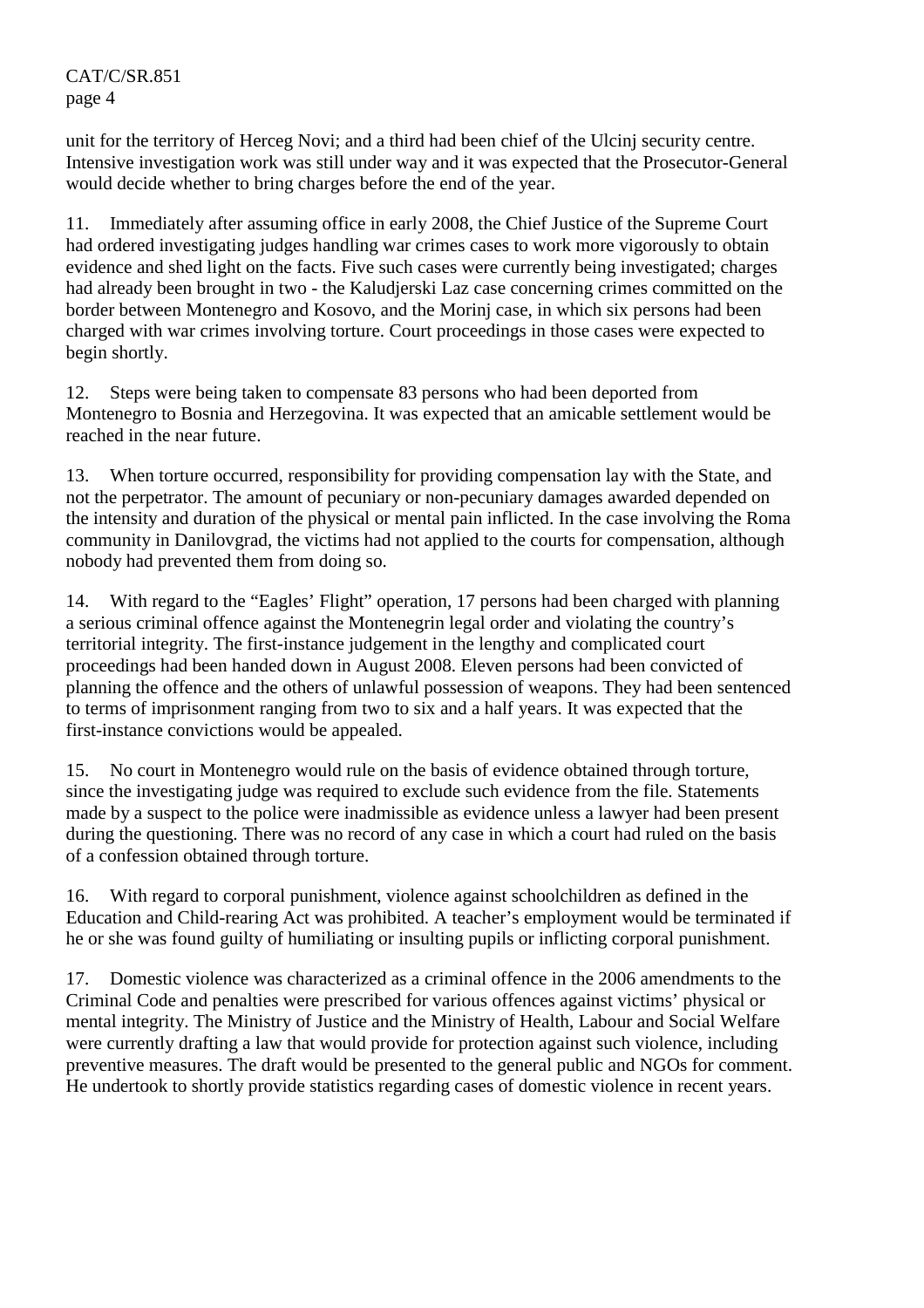18. In response to a question about the state of emergency in Serbia, he said that the Ristic case had no implications for Montenegro because Serbia was the successor to the State of Serbia and Montenegro.

19. A new Code of Criminal Procedure was being drafted and every effort was being made to harmonize it with international legislation and with Council of Europe and United Nations standards.

20. Prosecutors were required to investigate cases of torture in response to allegations by members of the public and also if they learned about such cases from any other source.

21. With regard to extradition, Montenegro had recently rejected a request from Belarus for extradition of a Belarusian national because of the risk that that person's rights might be violated, since he had helped to finance a campaign against the candidate for the office of Belarusian Head of State.

22. In response to a question about minority rights to proportional representation, he said that Montenegro was a country that promoted intercultural dialogue and had preserved balance and harmony among ethnic and minority groups during the recent turbulent decades. Minority rights were protected in the new Constitution, and the Minister for Minority Rights, who was an ethnic Albanian, had informed him that amendments to the legislation on minority rights to strengthen affirmative action and improve minority representation in parliament were currently being drafted. Ensuring proportional representation in public administration was a time-consuming task and it was necessary to strike a balance between proportionality and the quality of the human resources employed.

23. Work on establishing a separate system of juvenile justice would begin in 2009. An analysis that would serve as a platform for drafting comprehensive legislation was currently being undertaken.

24. Mr. MIHALJEVIC (Montenegro) said that his country was a party to the Rome Statute of the International Criminal Court and was determined to comply with all the international obligations it had thus assumed. In 2007, it had reached an understanding concerning article 98 of the Rome Statute with the United States of America by means of an exchange of notes verbales. No formal agreement had been signed or ratified. Montenegro felt that such an arrangement would strengthen cooperation with the United States and assist in reforming the security and defence sectors. It was fully aware of the implications and had expressed its willingness to contribute to the investigation and prosecution of crimes within the jurisdiction of the International Criminal Court. The fact that Montenegro had agreed to engage in consultations with the United States in cases where the latter's citizens were in the territory of a contracting party did not mean that it would refuse to surrender a suspect to the International Criminal Court or undermine the implementation of international law. He emphasized that the understanding was subject to review and could be denounced. No case requiring consultations had arisen to date. It was to be hoped that the issue would be resolved through contacts between the European Union (EU) and the United States or through further integration of Montenegro into the EU. His Government planned to submit a bill on implementation of the Rome Statute before the end of the year.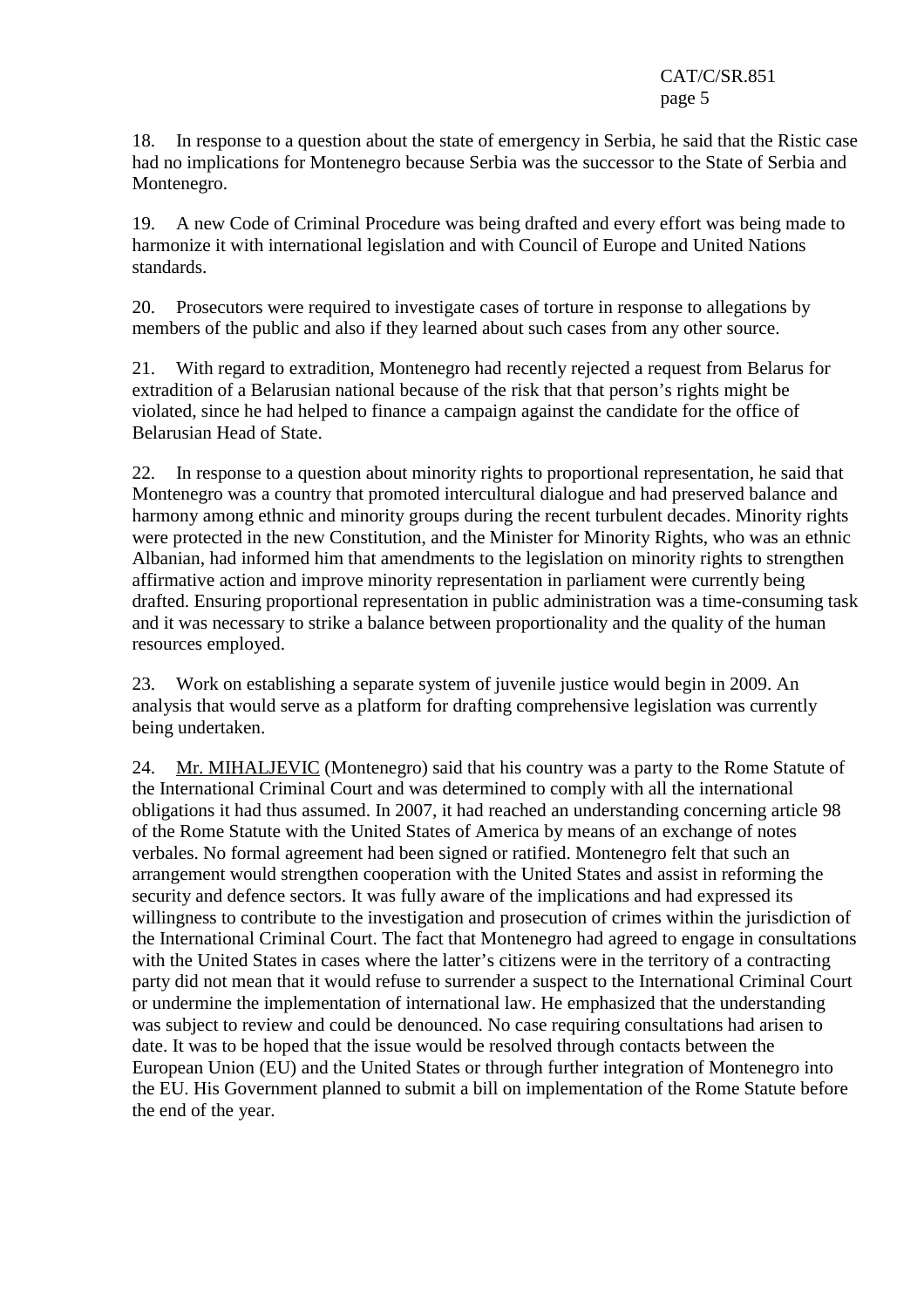25. Ms. VUKANIC said that the security services comprised the police, the army, the National Security Agency, the customs authorities and the internal affairs agencies. None of them except for the police had authority to interrogate or interview a person unless the law prescribed otherwise. Arrested persons must be informed of the grounds for their arrest and were entitled to the assistance of counsel of their own choosing. The National Security Agency gathered intelligence on matters that had a bearing on national security. According to a law published in Official Gazette No. 28, the Agency had no authority to exercise police powers of investigation or interrogation.

26. Montenegro had 5,470 NGOs, 10 per cent of which could be described as active. Their relationship with the Government's Office for Cooperation with NGOs was on a fair and sound footing. In May 2008, public consultations had been held on a national plan for the integration of Montenegro into the EU covering the period from 2008 to 2012. A memorandum had been signed with NGOs on their active involvement in the process and a number of human rights NGOs had submitted proposals for specific activities.

27. NGOs took part in all key governmental and parliamentary working parties that determined policies and strategies, especially in the field of human rights. NGO representatives participated in the national commission for implementation of the action plan to combat corruption and organized crime, the Council for European Integration, and the ethics committee of the police service. State funding was made available to help finance the operation of NGOs. The resources were provided through both ministerial and local-government budgets. The allocation of those funds was regulated by the Law on Non-governmental Organizations, and NGOs themselves had a say in their distribution. NGOs could also receive funding through public tenders.

28. Turning to a question on asylum, she said article 6 of the Law on Asylum stated that a person who had been granted asylum or whose asylum had ceased or been revoked must not be returned to, or expelled to the border of, a State where he or she could be subjected to torture, or inhuman or degrading treatment or punishment. Once granted asylum, foreigners were issued with residence permits. Pursuant to article 13 of the Law on Citizenship, they were also entitled to apply for Montenegrin citizenship. Stateless persons enjoyed certain privileges when it came to acquiring Montenegrin citizenship. Under the Stabilization and Association Agreement signed with the EU, Montenegro had agreed to conclude readmission agreements with all neighbouring countries. Agreements had been concluded thus far with Slovenia and Croatia; negotiations with Bosnia and Herzegovina and Serbia were under way. Montenegrin citizenship could be acquired in accordance with international agreements; reciprocal agreements were being negotiated with Croatia and Serbia to provide for dual citizenship.

29. On the question concerning the right of torture victims to an effective remedy, she said that any person deprived of their liberty had the right to complain about ill-treatment. The protection of persons in police custody was governed by the Law on the Police and relevant regulations. Persons subjected to torture could complain to the police, the Council for Civil Control of Police Work, the police ethics committee, or the Ministry of the Interior. The Law on the Police provided for compensation and judicial protection of torture victims.

30. Ms. JOVOVIC (Montenegro) added that persons in custody had the right to a medical examination, subject to the approval of the competent court, and to submit the medical report as evidence of torture.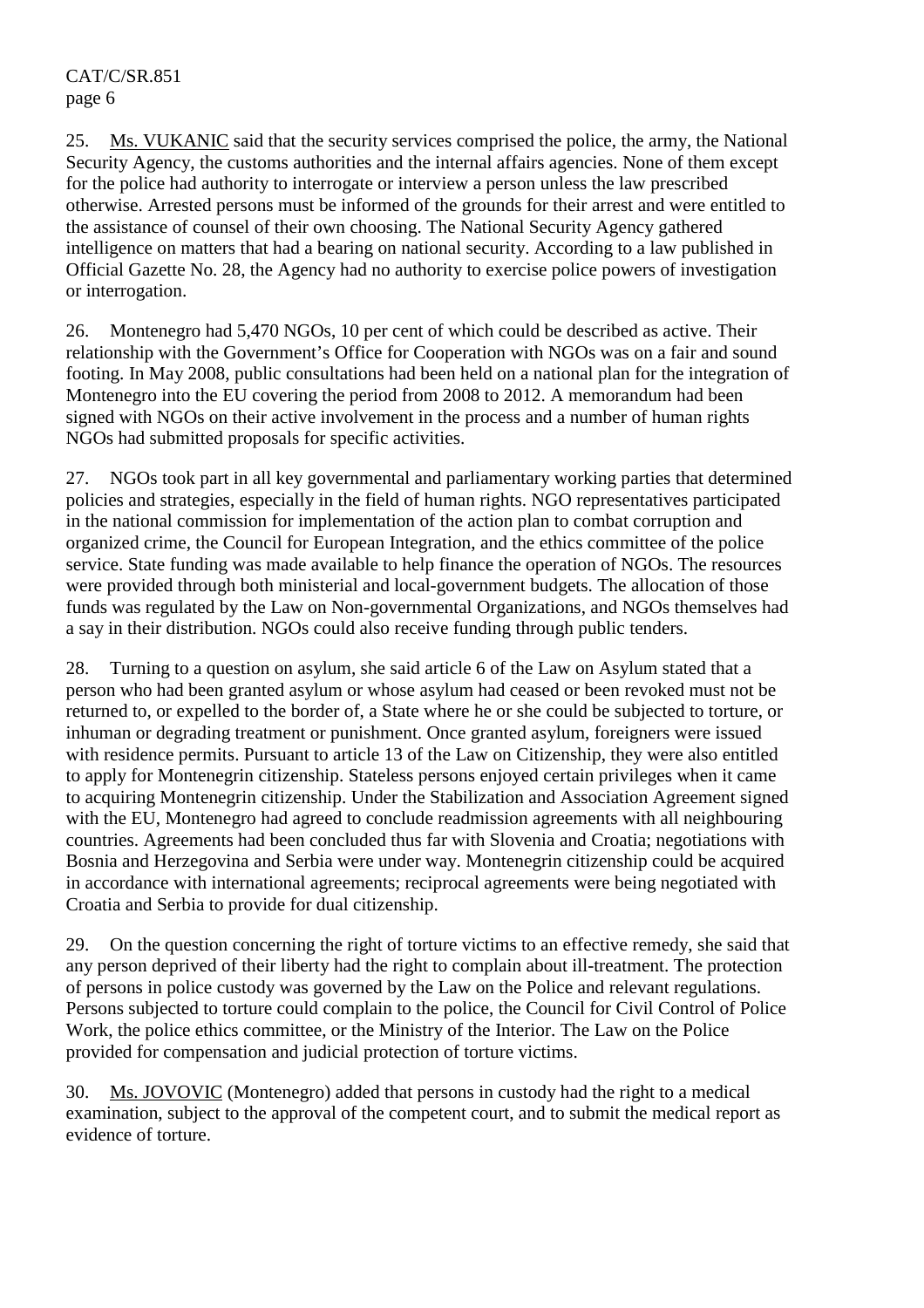31. Ms. VUKANIC (Montenegro), replying to questions about trafficking, said that human trafficking in Montenegro was decreasing. Compared with other types of criminal offences, incidence was negligible. Detailed statistics compiled by the police, prosecutors and the courts were available on the website of the National Coordinator for the Fight against Trafficking in Human Beings. In 2001, Montenegro had been the first country in the region to launch a national strategy to combat trafficking; it focused on prevention, education and punishment. The relevant action plan established the duties of all the institutions participating in the strategy. A project entitled "Action against trafficking in human beings in Montenegro" had been adopted in 2004. In the fight against trafficking, strong links had been developed with NGOs, and a memorandum of cooperation had been signed to provide better protection for victims. The NGOs Women's Safe House and the Montenegrin Women's Lobby were key partners. The police service had set up an anti-trafficking unit. Foreign trafficking victims were placed in shelters and, after three months, they were granted a one-year residence permit. In cooperation with its international partners, Montenegro had developed its Code of Conduct for the Protection of Children from Sexual Exploitation in Travel and Tourism and drawn up a manual for the training of judges and prosecutors in that field.

32. Turning to a question on police disciplinary proceedings, she said that those proceedings were provided for in articles 79-82 of the Law on the Police. For more serious offences, the Law on Civil Servants and State Employees applied; proceedings concerning serious violations fell under the Code of Criminal Procedure. The decisions of the police disciplinary commission could be appealed to the Ministry of the Interior, whose rulings could be appealed in the municipal courts.

33. Since 2006, disciplinary charges had been brought against 491 officers; in 22 cases elements of torture or other human rights violations had been present. Between 2006 and 2008, criminal proceedings had been instituted against four police officers for allegations of torture.

34. Ms. DJONAJ (Montenegro), replying to a question on food for persons in police custody, said that detainees received food from a restaurant run by a special unit of the police service, which was open 24 hours a day.

35. Referring to a question about the case of Milorad Mitrovic, she said that, on 6 May 2008, Mr. Mitrovic had been in a fight involving several people, none of whom had been police officers, in the town of Herceg Novi. The police had eventually intervened and arrested three Serbian nationals, including Mr. Mitrovic, on charges of disturbance of the peace. Mr. Mitrovic had been treated on site for injuries he had sustained during the fight, and had subsequently been taken to hospital in Risan. The individuals arrested had been under the influence of alcohol. The police had confiscated their travel documents to ensure their appearance in court for petty offences the following day.

36. Ms. JOVOVIC (Montenegro), replying to questions about health and psychiatric care for detainees, said that convicted prisoners were treated in the special prison hospital in Podgorica. That hospital was an organizational unit of the prison service established in December 2005; it employed three doctors and 14 nurses and offered services ranging from psychiatric care to minor surgery. For care exceeding the capacity of that hospital, prisoners were sent to ordinary hospitals or health centres. On admission, each prisoner was examined by the prison doctor. Prisoners could also request a doctor of their choice, subject to court approval, which was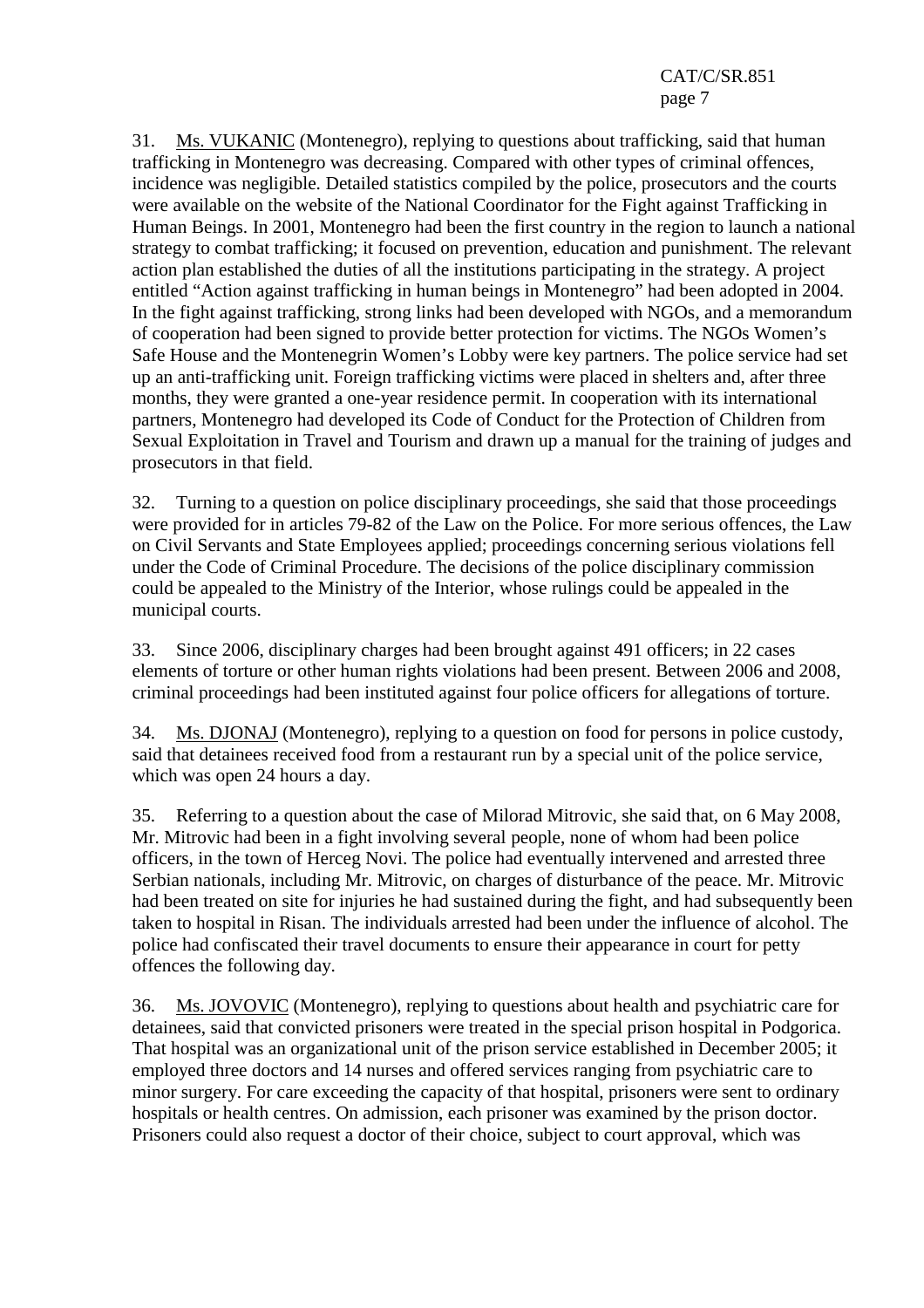granted without fail. On the recommendation of a medical commission and with the consent of the competent court, prisoners suffering from severe mental disorders were sent to the special psychiatric hospital in Kotor.

37. Mr. MARIÑO MENENDEZ, Country Rapporteur, asked for clarification of the legal status of the thousands of internally displaced persons of Kosovar origin in Montenegro. It was not clear whether they were nationals or whether they were foreigners who could be deported and who were consequently not protected by laws governing foreign workers. He asked what measures were envisaged by the Government to address their needs.

38. He trusted that the Government did not impose any conditions on its funding it for NGOs, which were members of civil society and must be free to promote human rights and denounce violations. He requested information on proceedings relating to the murder in 2004 of the newspaper editor Dusko Jovanovic. He asked whether anyone had been convicted of the murder and whether the cause of the murder had been determined. Given that the Office of the Ombudsman was the national preventive mechanism that had been established in keeping with Montenegro's obligations under the Optional Protocol, he asked what measures had been taken to give that Office proper authority to carry out its activities.

39. Ms. KLEOPAS, Alternate Country Rapporteur, said that, although the State party had made progress in developing its legislation, there were still some areas in which there was a large gap between law and practice. The objectives of the Convention could only be met through implementation of the law. She had received reports from NGOs and other European investigative bodies of abuses by the police in connection with pretrial detention. Such abuses were apparently not investigated, despite reliable information given to the State that they had been committed. The reason for the inaction seemed to be that there was no independent mechanism for complaints against the police. Although the Ombudsman was able to receive complaints, he or she did not carry out regular visits to places of detention or police custody. She looked forward to receiving information in writing from the delegation concerning cases of ill-treatment and abuse, particularly of media personnel.

40. She wondered whether in the course of its reform any provision had been made for the independent monitoring of the judiciary. With regard to past war crimes, she suggested that the State party should take action to speed up and finalize pending investigations and prosecutions. Given that much time had elapsed since the commission of those crimes, further delays could affect the credibility of the Montenegrin judicial system.

41. She was pleased to note that Montenegro was in the process of drafting legislation on domestic violence, and asked whether marital rape would be characterized as a criminal offence. It was surprising that, in Montenegro, it was necessary to obtain the consent of the court in order to have access to one's own medical records. Such access was a fundamental right that should not require recourse to justice. She wished to know whether, as part of Montenegro's efforts to combat terrorism, it had enacted any laws that might affect the rights of suspects. It was the opinion of the Committee that the rights of detainees must not be restricted in any way, regardless of the circumstances of the detention. She would appreciate a written response to the questions she had raised concerning discrimination against persons of Roma origin.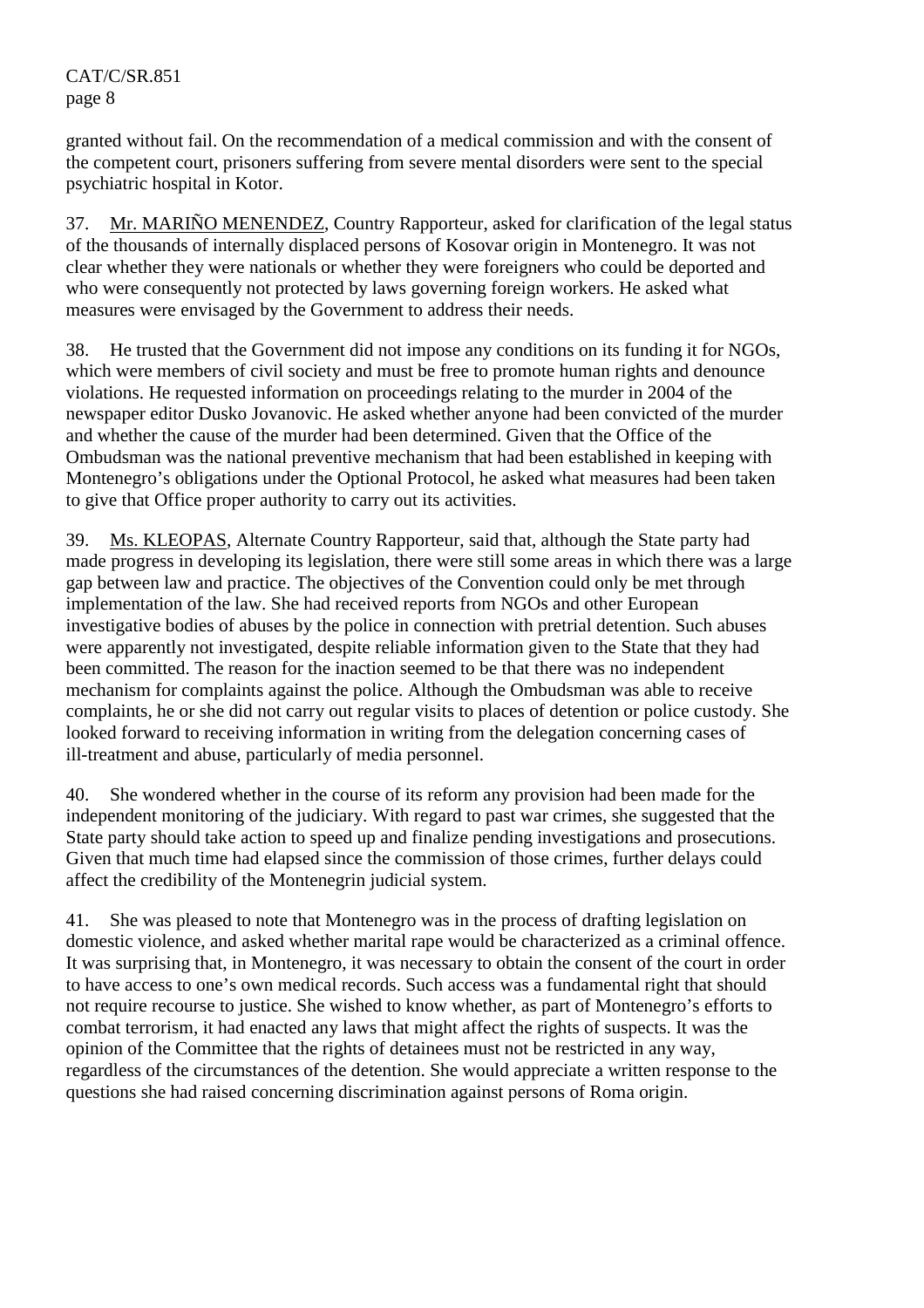42. Ms. GAER asked whether it was the Government of Montenegro or the Government of Serbia which was responsible for resolving the Ristic case as a follow-up to the Committee's views on that matter.

43. Ms. SVEAASS asked whether all displaced persons could apply for asylum and whether it was by means of the asylum procedure that they applied for residence in Montenegro. She wondered whether Montenegro had given any consideration to ratifying the Council of Europe Convention on the avoidance of statelessness in relation to State succession.

44. Ms. BELMIR said she was perturbed by the State party's view that it was not concerned by the jurisprudence of the Constitutional Court with regard to certain measures taken during the states of emergency that had been declared when Montenegro had been under the authority of Serbia. She asked what recourse was available to a Montenegrin who felt that his or her rights had been violated during those states of emergency. As part of efforts to reform the Montenegrin justice system, it was highly important to ensure the independence of the judiciary. In view of the greater powers assigned to the prosecutor's office in most countries following the attacks of 11 September 2001, it was also important for reforms to strike a balance between the different branches of government and - within the judicial branch - between the State prosecutor and the examining judge.

45. Mr. GALLEGOS CHIRIBOGA commended Montenegro for the progress it had made in developing its legislation. He agreed with Ms. Kleopas about the need for an independent mechanism to monitor the judiciary, which would add legitimacy to the State party's action in that sphere. Apart from the establishment of the Ombudsman as the national preventive mechanism, he suggested that the Government should consider setting up a similar mechanism to monitor Montenegro's immigration, police and prison systems.

46. The CHAIRPERSON said that there should be no legal vacuum in which people were excluded from the protection of the law. Montenegro's diversity, and the fact that no single group enjoyed a majority, meant that Montenegro was a microcosm of global diversity. To the extent that it developed a harmonious legal system that was in line with the Convention, Montenegro could serve as a model for other States parties. Criminal investigations were made more difficult by Montenegro's complex political situation, but it was required under the Convention to conduct such investigations and to reject impunity. Nothing provided a more effective stimulus for complying with the Convention than the punishment of persons who violated it. The Committee looked forward to continuing its dialogue with Montenegro and to receiving the rest of the delegation's replies in writing.

47. Mr. RADOVIC (Montenegro), referring to proceedings in the Dusko Jovanovic case, said that the person charged had been acquitted, but following an appeal the acquittal decision had been reversed. The case was now being tried in a higher court, and the police were searching for other suspects. In reforming its Code of Criminal Procedure, the Government was attempting to strike a balance between granting sufficient authority to the State prosecutor and respecting human rights. The Ristic case was most definitely not the responsibility of Montenegro. He thanked the Committee for the opportunity to engage in a constructive dialogue, which his Government looked forward to continuing.